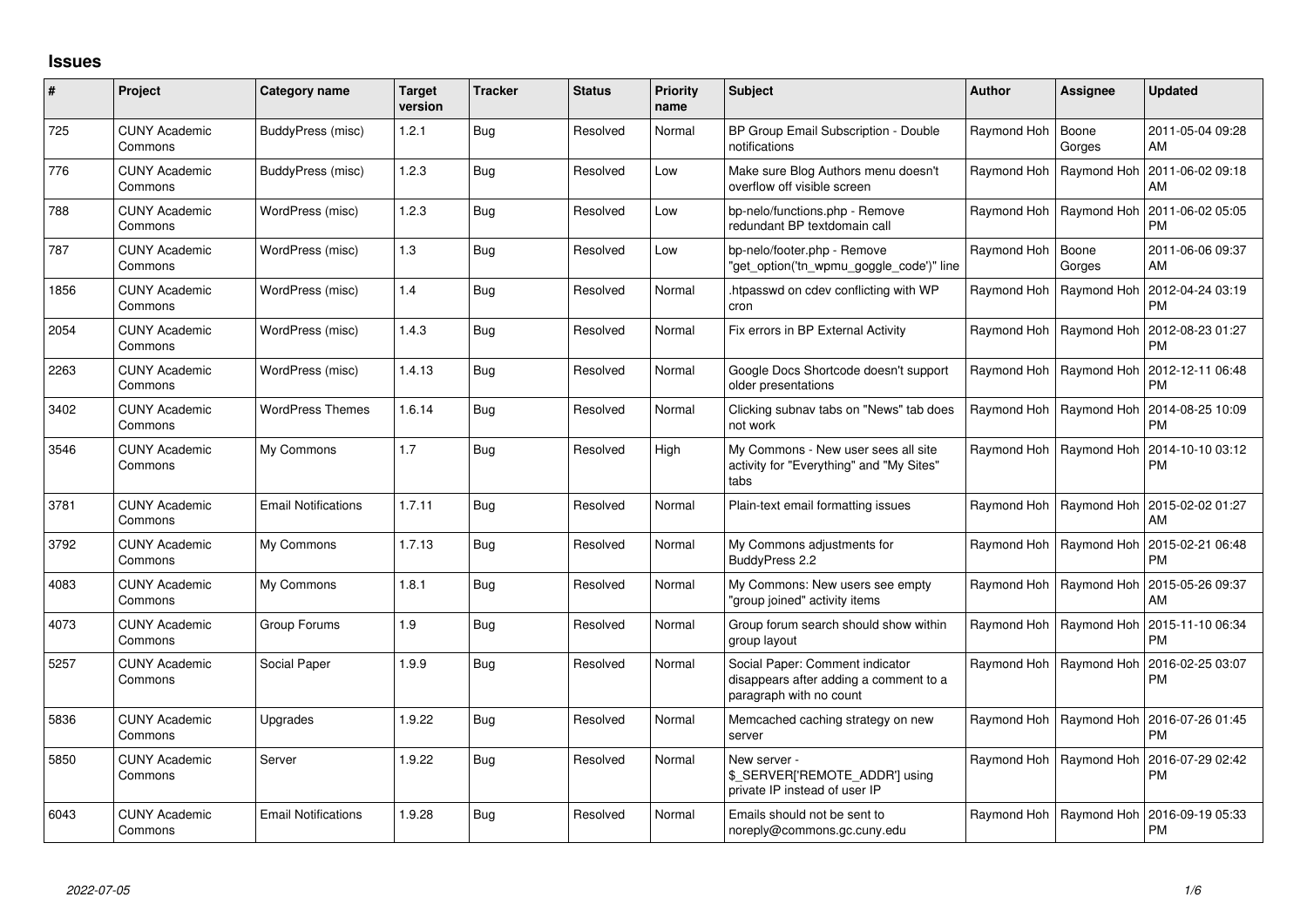| #     | Project                         | <b>Category name</b>       | <b>Target</b><br>version | <b>Tracker</b> | <b>Status</b> | <b>Priority</b><br>name | <b>Subject</b>                                                            | <b>Author</b>              | <b>Assignee</b>           | <b>Updated</b>                                     |
|-------|---------------------------------|----------------------------|--------------------------|----------------|---------------|-------------------------|---------------------------------------------------------------------------|----------------------------|---------------------------|----------------------------------------------------|
| 4985  | <b>CUNY Academic</b><br>Commons | ZenDesk                    | 1.9.32                   | Bug            | Resolved      | Normal                  | ZenDesk Feedback Tab is being<br>deprecated                               | Raymond Hoh   Raymond Hoh  |                           | 2016-11-01 10:20<br>AM                             |
| 3780  | <b>CUNY Academic</b><br>Commons | WordPress (misc)           | 1.10                     | Bug            | Resolved      | Normal                  | wp-login.php template styling                                             |                            | Raymond Hoh   Raymond Hoh | 2016-08-24 06:30<br>AM                             |
| 5313  | <b>CUNY Academic</b><br>Commons | <b>Email Notifications</b> | 1.10                     | Bug            | Resolved      | High                    | Migrate over to BuddyPress 2.5 Emails                                     | Raymond Hoh                | Raymond Hoh               | 2016-05-31 11:29<br>AM                             |
| 5652  | CUNY Academic<br>Commons        | <b>Email Notifications</b> | 1.10                     | Bug            | Resolved      | Normal                  | BP Email - Multiple Forum Post email<br>doesn't show content              |                            | Raymond Hoh   Raymond Hoh | 2016-06-27 04:14<br><b>PM</b>                      |
| 7217  | <b>CUNY Academic</b><br>Commons | Events                     | 1.10.6                   | Bug            | Resolved      | Normal                  | BP Event Organiser issues with WP 4.7<br>and Shortcake                    |                            | Raymond Hoh   Raymond Hoh | 2016-12-21 11:57<br><b>PM</b>                      |
| 7815  | <b>CUNY Academic</b><br>Commons | Reply By Email             | 1.10.14                  | Bug            | Resolved      | Normal                  | RBE "Connect" button hangs                                                |                            | Raymond Hoh   Raymond Hoh | 2017-03-21 12:59<br><b>PM</b>                      |
| 8000  | <b>CUNY Academic</b><br>Commons | Reply By Email             | 1.10.17                  | Bug            | Resolved      | Normal                  | Issues with RBE email sent date                                           |                            | Raymond Hoh   Raymond Hoh | 2017-04-20 10:32<br><b>PM</b>                      |
| 5975  | <b>CUNY Academic</b><br>Commons | <b>WordPress Plugins</b>   | 1.11                     | Bug            | Resolved      | Normal                  | Audit all mail plugins on the Commons                                     | Raymond Hoh   Daniel Jones |                           | 2016-12-13 08:57<br><b>PM</b>                      |
| 8891  | <b>CUNY Academic</b><br>Commons | Reply By Email             | 1.12.1                   | Design/UX      | Resolved      | Normal                  | Usability improvements for RBE Forum<br>Attachments                       |                            | Raymond Hoh   Raymond Hoh | 2017-11-13 06:07<br><b>PM</b>                      |
| 9011  | <b>CUNY Academic</b><br>Commons | My Commons                 | 1.12.6                   | Bug            | Resolved      | Normal                  | My Commons - Fix "About My Commons"<br>link                               | Raymond Hoh   Raymond Hoh  |                           | 2018-01-09 11:13<br>AM                             |
| 9066  | <b>CUNY Academic</b><br>Commons | Reply By Email             | 1.12.6                   | Bug            | Resolved      | Normal                  | RBE error email not firing for new topics<br>when attachment is too large | Raymond Hoh                | Raymond Hoh               | 2018-01-08 04:49<br><b>PM</b>                      |
| 9177  | <b>CUNY Academic</b><br>Commons | Social Paper               | 1.12.8                   | Bug            | Resolved      | Normal                  | Social Paper directory not showing any<br>papers                          | Raymond Hoh                | Raymond Hoh               | 2018-02-13 01:10<br><b>PM</b>                      |
| 9202  | <b>CUNY Academic</b><br>Commons | Reply By Email             | 1.12.8                   | Bug            | Resolved      | Normal                  | Attachment error emails missing topic<br>name                             | Raymond Hoh   Raymond Hoh  |                           | 2018-02-13 10:49<br>AM                             |
| 9203  | <b>CUNY Academic</b><br>Commons | Events                     | 1.12.8                   | Bug            | Resolved      | Normal                  | Filters on the "My Events > Calendar"<br>page no longer display           | Raymond Hoh                | Boone<br>Gorges           | 2018-02-12 09:40<br><b>PM</b>                      |
| 9486  | <b>CUNY Academic</b><br>Commons | Group Forums               | 1.12.11                  | Bug            | Resolved      | Normal                  | Revision logs show up when quoting a full<br>forum post                   | Raymond Hoh                | Raymond Hoh               | 2018-03-27 12:49<br><b>PM</b>                      |
| 9810  | <b>CUNY Academic</b><br>Commons | <b>WordPress Plugins</b>   | 1.13.2                   | Bug            | Resolved      | Normal                  | Yoast SEO doesn't support the Guest<br>Authors feature of Co-Authors Plus |                            |                           | Raymond Hoh   Raymond Hoh   2018-05-22 11:56<br>AM |
| 10564 | <b>CUNY Academic</b><br>Commons | <b>WordPress Plugins</b>   | 1.14.1                   | Bug            | Resolved      | Normal                  | PHP 7.2 Incompatibility Problems                                          |                            | Raymond Hoh   Raymond Hoh | 2018-11-19 10:06<br>AM                             |
| 11083 | <b>CUNY Academic</b><br>Commons | BuddyPress (misc)          | 1.14.6                   | Bug            | Resolved      | Normal                  | 'My Settings > Export Data" page is blank                                 | Raymond Hoh   Raymond Hoh  |                           | 2019-02-12 12:08<br><b>PM</b>                      |
| 11164 | <b>CUNY Academic</b><br>Commons | Spam/Spam<br>Prevention    | 1.14.7                   | Bug            | Resolved      | Normal                  | Anonymous blog comments are empty                                         | Raymond Hoh                | Raymond Hoh               | 2019-02-26 02:04<br><b>PM</b>                      |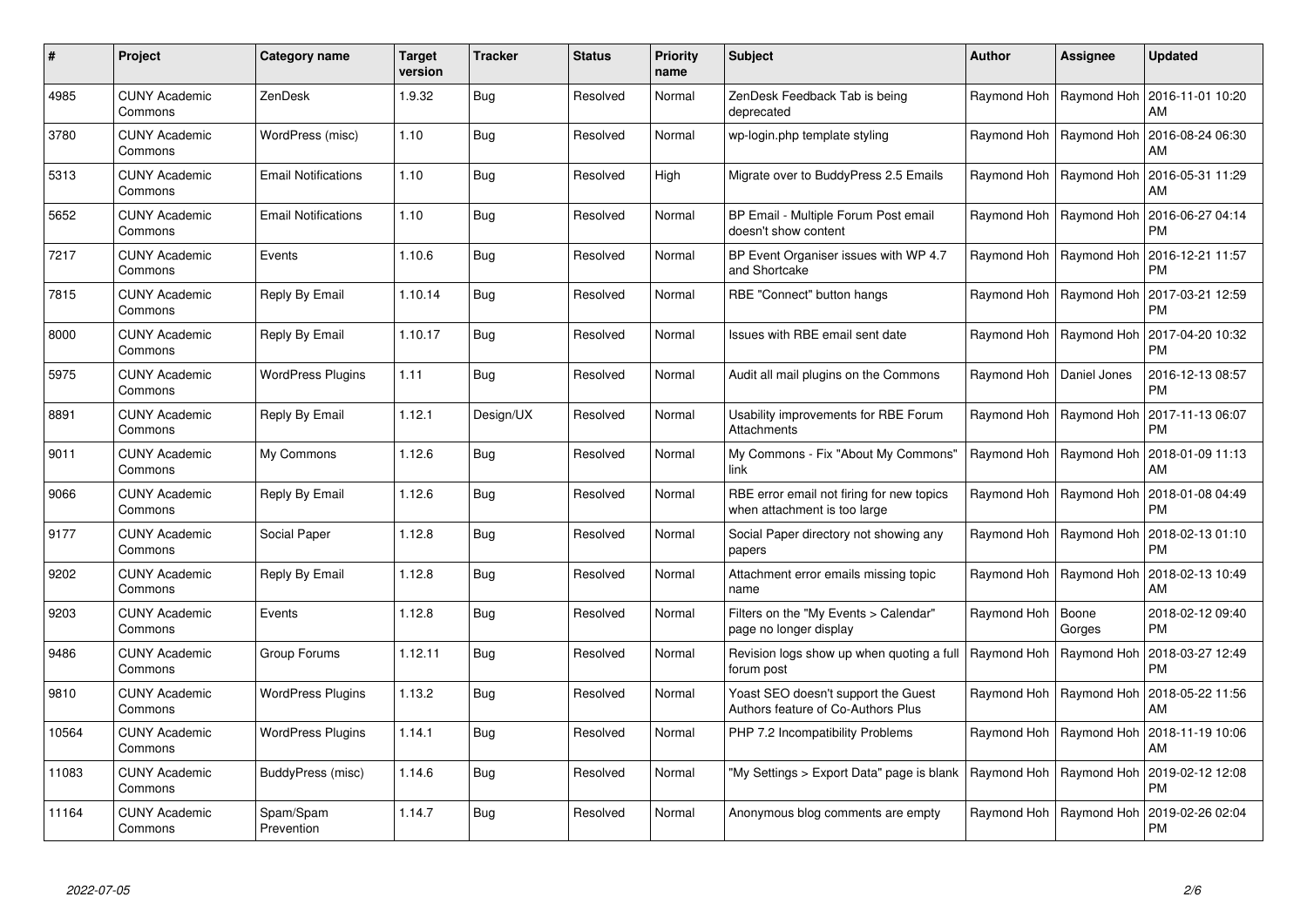| #     | Project                         | Category name                  | <b>Target</b><br>version | <b>Tracker</b> | <b>Status</b> | <b>Priority</b><br>name | <b>Subject</b>                                                                | <b>Author</b>           | Assignee                  | <b>Updated</b>                |
|-------|---------------------------------|--------------------------------|--------------------------|----------------|---------------|-------------------------|-------------------------------------------------------------------------------|-------------------------|---------------------------|-------------------------------|
| 11250 | <b>CUNY Academic</b><br>Commons | WordPress (misc)               | 1.14.11                  | Feature        | Resolved      | Normal                  | Update assets needed for GCDI site                                            |                         | Raymond Hoh   Raymond Hoh | 2019-04-23 09:27<br>AM        |
| 11297 | <b>CUNY Academic</b><br>Commons | WordPress (misc)               | 1.14.11                  | <b>Bug</b>     | Resolved      | Normal                  | Two versions of the same plugin and<br>theme exist                            | Raymond Hoh             | Boone<br>Gorges           | 2019-04-23 10:44<br>AM        |
| 10421 | <b>CUNY Academic</b><br>Commons | Meta                           | 1.15                     | Feature        | Resolved      | Normal                  | Creative Commons license needs to be<br>updated?                              | Raymond Hoh   Matt Gold |                           | 2019-05-07 02:30<br><b>PM</b> |
| 11335 | <b>CUNY Academic</b><br>Commons | <b>WordPress Plugins</b>       | 1.15                     | <b>Bug</b>     | Resolved      | Normal                  | Add mobile responsive styles for Creative<br>Commons license popup            |                         | Raymond Hoh   Raymond Hoh | 2019-04-16 02:21<br><b>PM</b> |
| 11855 | <b>CUNY Academic</b><br>Commons | WordPress (misc)               | 1.15.10                  | Bug            | Resolved      | Normal                  | "More Privacy Options" message not<br>showing on login page                   |                         | Raymond Hoh   Raymond Hoh | 2019-09-24 11:09<br>AM        |
| 11891 | <b>CUNY Academic</b><br>Commons | Events                         | 1.15.10                  | Bug            | Resolved      | Normal                  | Private group calendar iCal URLs should<br>be accessible without logging in   |                         | Raymond Hoh   Raymond Hoh | 2019-09-24 11:09<br>AM        |
| 11998 | <b>CUNY Academic</b><br>Commons | <b>Email Notifications</b>     | 1.15.12                  | <b>Bug</b>     | Resolved      | Normal                  | Groupblog post emails can potentially<br>contain the wrong content            |                         | Raymond Hoh   Raymond Hoh | 2019-10-22 11:54<br>AM        |
| 12240 | <b>CUNY Academic</b><br>Commons | <b>WordPress Plugins</b>       | 1.16.3                   | Bug            | Resolved      | Normal                  | wp-ms-request-membership not added<br>properly as a git submodule             |                         | Raymond Hoh   Raymond Hoh | 2019-12-27 01:05<br><b>PM</b> |
| 12594 | <b>CUNY Academic</b><br>Commons | <b>WordPress Plugins</b>       | 1.16.9                   | <b>Bug</b>     | Resolved      | Normal                  | Remove Backtype Connect plugin                                                |                         | Raymond Hoh   Raymond Hoh | 2020-04-14 11:20<br>AM        |
| 12606 | <b>CUNY Academic</b><br>Commons | <b>WordPress Plugins</b>       | 1.16.9                   | Bug            | Resolved      | Normal                  | Disable PHP sessions for Custom<br>Sidebars plugin                            |                         | Raymond Hoh   Raymond Hoh | 2020-04-14 11:20<br>AM        |
| 12654 | <b>CUNY Academic</b><br>Commons | <b>WordPress Plugins</b>       | 1.16.9                   | Feature        | Resolved      | Normal                  | Update Google Docs Shortcode to v0.5                                          |                         | Raymond Hoh   Raymond Hoh | 2020-04-14 11:20<br>AM        |
| 12850 | <b>CUNY Academic</b><br>Commons | <b>WordPress Plugins</b>       | 1.16.14                  | <b>Bug</b>     | Resolved      | Normal                  | Event Tickets plugin calls<br>wp cache flush() after every ticket<br>addition |                         | Raymond Hoh   Raymond Hoh | 2020-06-09 11:56<br>AM        |
| 12551 | <b>CUNY Academic</b><br>Commons | WordPress (misc)               | 1.17.0                   | <b>Bug</b>     | Resolved      | Normal                  | Preparing for PHP 7.4                                                         | Raymond Hoh             |                           | 2020-07-14 01:13<br><b>PM</b> |
| 13000 | <b>CUNY Academic</b><br>Commons | Accessibility                  | 1.17.0                   | Feature        | Resolved      | Normal                  | New accessible email subscriptions panel                                      |                         | Raymond Hoh   Raymond Hoh | 2020-07-28 11:09<br>AM        |
| 13332 | <b>CUNY Academic</b><br>Commons | Reply By Email                 | 1.17.4                   | Bug            | Resolved      | Normal                  | 'Reply-To' email header can be corrupted<br>in WordPress 5.5                  |                         | Raymond Hoh   Raymond Hoh | 2020-09-22 12:08<br><b>PM</b> |
| 13497 | <b>CUNY Academic</b><br>Commons | Internal Tools and<br>Workflow | 1.17.6                   | <b>Bug</b>     | Resolved      | Normal                  | Remove Elemental theme cache files                                            |                         | Raymond Hoh   Raymond Hoh | 2020-10-27 11:00<br>AM        |
| 13455 | <b>CUNY Academic</b><br>Commons | Domain Mapping                 | 1.18.0                   | <b>Bug</b>     | Resolved      | Normal                  | Switch from WPMU Domain Mapping to<br>Mercator                                |                         | Raymond Hoh   Raymond Hoh | 2020-12-08 11:18<br>AM        |
| 13721 | <b>CUNY Academic</b><br>Commons | <b>WordPress Plugins</b>       | 1.18.1                   | Bug            | Resolved      | Normal                  | Update Contact Form 7                                                         |                         | Raymond Hoh   Raymond Hoh | 2020-12-17 08:41<br><b>PM</b> |
| 13859 | <b>CUNY Academic</b><br>Commons | BuddyPress (misc)              | 1.18.3                   | Bug            | Resolved      | Normal                  | Reset current blog in BP MPO Activity<br>Filter plugin                        |                         | Raymond Hoh   Raymond Hoh | 2021-01-26 04:43<br><b>PM</b> |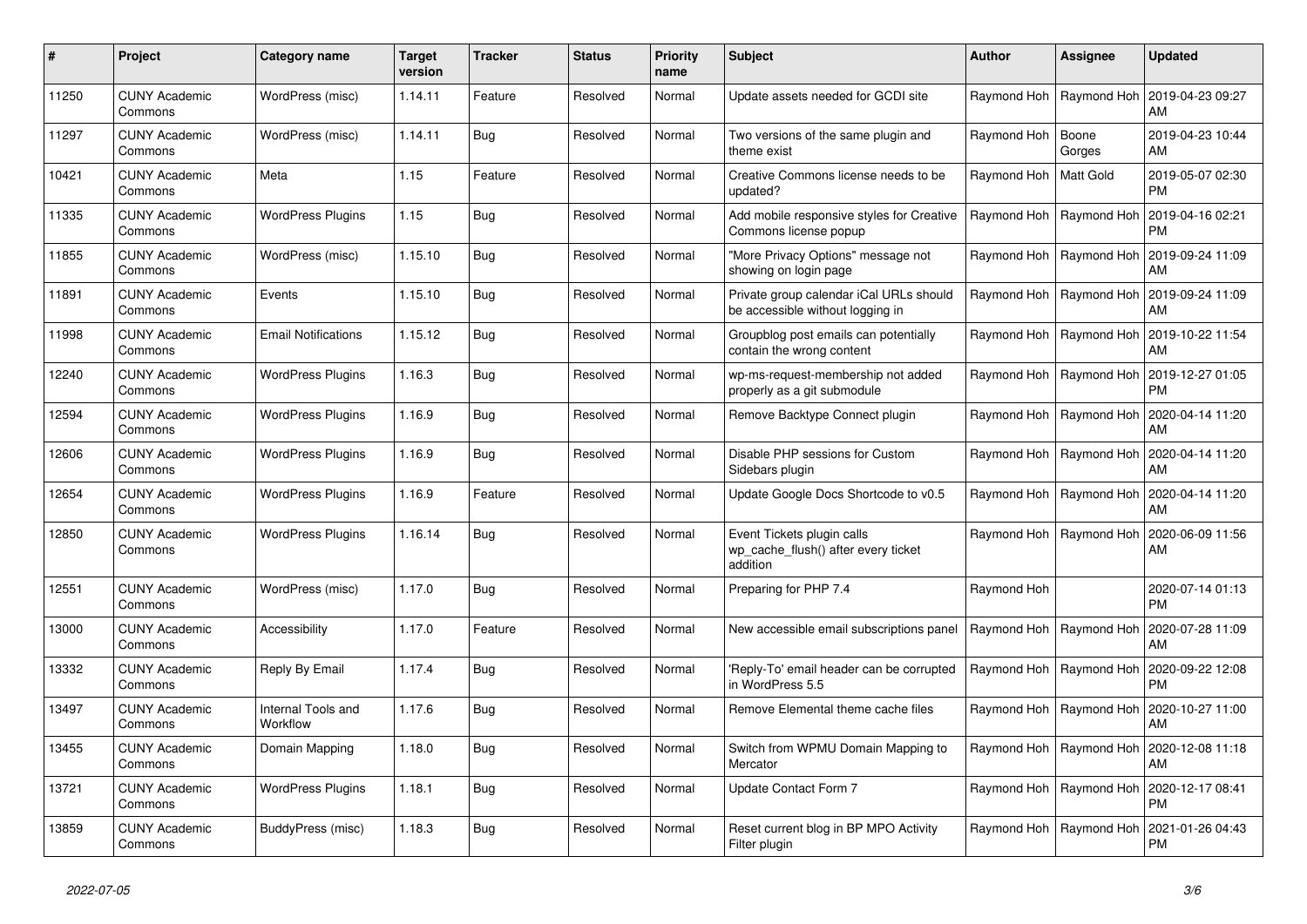| $\pmb{\sharp}$ | <b>Project</b>                  | Category name            | <b>Target</b><br>version | <b>Tracker</b> | <b>Status</b> | <b>Priority</b><br>name | <b>Subject</b>                                                                                       | <b>Author</b> | Assignee                  | <b>Updated</b>                |
|----------------|---------------------------------|--------------------------|--------------------------|----------------|---------------|-------------------------|------------------------------------------------------------------------------------------------------|---------------|---------------------------|-------------------------------|
| 13966          | <b>CUNY Academic</b><br>Commons | Reply By Email           | 1.18.5                   | <b>Bug</b>     | Resolved      | High                    | Replying by email to a trashed or<br>spammed forum topic causes a fatal error                        |               | Raymond Hoh   Raymond Hoh | 2021-02-09 02:32<br><b>PM</b> |
| 14299          | <b>CUNY Academic</b><br>Commons | WordPress (misc)         | 1.18.8                   | Bug            | Resolved      | Normal                  | Remove Site Health scheduled task                                                                    |               | Raymond Hoh   Raymond Hoh | 2021-04-09 06:57<br><b>PM</b> |
| 14704          | <b>CUNY Academic</b><br>Commons | Group Forums             | 1.18.16                  | <b>Bug</b>     | Resolved      | Normal                  | Additional bbPress fixes                                                                             |               | Raymond Hoh   Raymond Hoh | 2021-08-10 11:16<br>AM        |
| 14749          | <b>CUNY Academic</b><br>Commons | DiRT Integration         | 1.18.18                  | Bug            | Resolved      | Normal                  | 'Digital Research Tools" adminbar item<br>should not show when logged out                            |               | Raymond Hoh   Raymond Hoh | 2021-09-07 11:51<br>AM        |
| 14223          | <b>CUNY Academic</b><br>Commons | BuddyPress (misc)        | 1.18.19                  | Bug            | Resolved      | Normal                  | Non-public site visibility change should<br>update all related site activity visibility to<br>hidden |               | Raymond Hoh   Raymond Hoh | 2021-10-05 02:03<br><b>PM</b> |
| 15029          | <b>CUNY Academic</b><br>Commons | Social Paper             | 1.18.24                  | Bug            | Resolved      | Normal                  | Social papers with post passwords should<br>not record 'new_cacsp_edit' activity items               |               | Raymond Hoh   Raymond Hoh | 2021-12-02 04:15<br><b>PM</b> |
| 14909          | <b>CUNY Academic</b><br>Commons | Performance              | 1.19.0                   | <b>Bug</b>     | Resolved      | Normal                  | Reducing DB queries and asset loading<br>on the main site                                            |               | Raymond Hoh   Raymond Hoh | 2022-01-04 10:30<br>AM        |
| 14945          | <b>CUNY Academic</b><br>Commons | Home Page                | 1.19.0                   | <b>Bug</b>     | Resolved      | Normal                  | Fix News page display after new header<br>and footer                                                 |               | Raymond Hoh   Raymond Hoh | 2022-01-04 11:20<br>AM        |
| 15127          | <b>CUNY Academic</b><br>Commons | Accessibility            | 1.19.1                   | Bug            | Resolved      | Normal                  | Homepage accessibility enhancements                                                                  |               | Raymond Hoh   Raymond Hoh | 2022-01-11 04:41<br><b>PM</b> |
| 15144          | <b>CUNY Academic</b><br>Commons | Performance              | 1.19.1                   | Bug            | Resolved      | Normal                  | Move logged-in user checks for bbPress<br>BP Notification Grabber later down the<br>page             |               | Raymond Hoh   Raymond Hoh | 2022-01-11 04:41<br><b>PM</b> |
| 15145          | <b>CUNY Academic</b><br>Commons | Layout                   | 1.19.1                   | <b>Bug</b>     | Resolved      | Normal                  | Sitewide footer navigation shows all<br>sub-menu items instead of just primary<br>ones               |               | Raymond Hoh   Raymond Hoh | 2022-01-04 08:09<br><b>PM</b> |
| 15175          | <b>CUNY Academic</b><br>Commons | BuddyPress (misc)        | 1.19.1                   | Bug            | Resolved      | Normal                  | "Load More" button not working correctly<br>on a user's "Commons Profile > Activity"<br>page         |               | Raymond Hoh   Raymond Hoh | 2022-01-11 04:41<br><b>PM</b> |
| 15213          | <b>CUNY Academic</b><br>Commons | Layout                   | 1.19.2                   | <b>Bug</b>     | Resolved      | Normal                  | Layout for some group interior pages not<br>floating to the right                                    |               | Raymond Hoh   Raymond Hoh | 2022-01-24 06:59<br><b>PM</b> |
| 15215          | <b>CUNY Academic</b><br>Commons | BuddyPress (misc)        | 1.19.2                   | Bug            | Resolved      | Normal                  | bbPress adds 'no-js' body CSS class, but<br>doesn't remove the class on all pages                    |               | Raymond Hoh   Raymond Hoh | 2022-01-25 11:33<br>AM        |
| 15216          | <b>CUNY Academic</b><br>Commons | BuddyPress (misc)        | 1.19.2                   | Bug            | Resolved      | Normal                  | Blog posts and comments from private<br>sites shouldn't be visible in sitewide<br>activity stream    |               | Raymond Hoh   Raymond Hoh | 2022-01-25 11:33<br>AM        |
| 15254          | <b>CUNY Academic</b><br>Commons | <b>WordPress Plugins</b> | 1.19.3                   | <b>Bug</b>     | Resolved      | Normal                  | Event Tickets plugin can create new user<br>accounts and bypass BuddyPress<br>registration           |               | Raymond Hoh   Raymond Hoh | 2022-02-08 02:38<br><b>PM</b> |
| 15408          | <b>CUNY Academic</b><br>Commons | Blogs (BuddyPress)       | 1.19.5                   | Bug            | Resolved      | High                    | Pagination broken on Sites Directory                                                                 |               | Raymond Hoh   Raymond Hoh | 2022-02-22 12:48<br><b>PM</b> |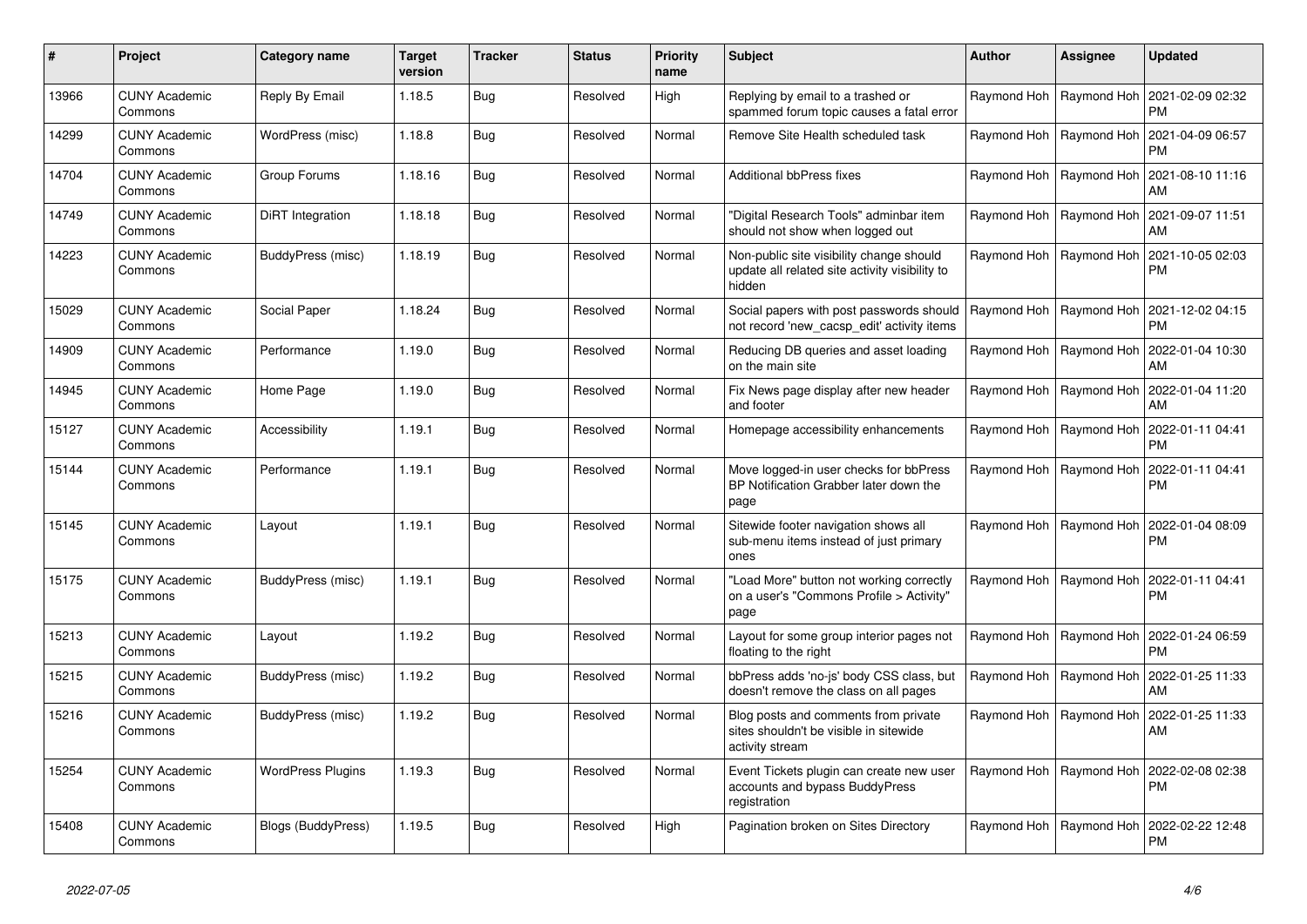| #     | Project                         | Category name             | <b>Target</b><br>version | Tracker     | <b>Status</b> | <b>Priority</b><br>name | <b>Subject</b>                                                                        | <b>Author</b>           | Assignee                  | <b>Updated</b>                                     |
|-------|---------------------------------|---------------------------|--------------------------|-------------|---------------|-------------------------|---------------------------------------------------------------------------------------|-------------------------|---------------------------|----------------------------------------------------|
| 15480 | <b>CUNY Academic</b><br>Commons | Home Page                 | 1.19.5                   | Bug         | Resolved      | Normal                  | Ensure homepage caches are cleared<br>when blog posts are published on other<br>sites |                         | Raymond Hoh   Raymond Hoh | 2022-03-08 12:26<br><b>PM</b>                      |
| 15369 | <b>CUNY Academic</b><br>Commons | <b>Blogs (BuddyPress)</b> | 2.0.0                    | Design/UX   | Resolved      | Normal                  | "Add Site Icon" overlay on Sites Directory<br>page                                    |                         |                           | Raymond Hoh   Raymond Hoh   2022-05-26 11:36<br>AM |
| 15677 | <b>CUNY Academic</b><br>Commons | BuddyPress (misc)         | 2.0.0                    | Bug         | Resolved      | Normal                  | Duplicate email template posts are being<br>created during a BuddyPress upgrade       |                         | Raymond Hoh   Raymond Hoh | 2022-05-26 11:36<br>AM                             |
| 15700 | <b>CUNY Academic</b><br>Commons | WordPress (misc)          | 2.0.0                    | Feature     | Resolved      | Normal                  | Add leave site functionality to "Dashboard<br>> My Sites" in admin area               |                         | Raymond Hoh   Raymond Hoh | 2022-05-26 11:36<br>AM                             |
| 16296 | <b>CUNY Academic</b><br>Commons | Home Page                 | 2.0.2                    | Bug         | Resolved      | Normal                  | 'Visit Profile" link on Member Directory<br>page doesn't work properly                |                         |                           | Raymond Hoh   Raymond Hoh   2022-06-29 11:31<br>AM |
| 16313 | <b>CUNY Academic</b><br>Commons | Social Paper              | 2.0.2                    | <b>Bug</b>  | Resolved      | Normal                  | 'My Papers" admin nav should be<br>removed for users without any papers               |                         | Raymond Hoh   Raymond Hoh | 2022-06-29 11:31<br>AM                             |
| 16319 | <b>CUNY Academic</b><br>Commons | <b>WordPress Plugins</b>  | 2.0.3                    | <b>Bug</b>  | <b>New</b>    | Normal                  | Request for Events Calendar Pro 5.14.2<br>update                                      |                         | Raymond Hoh   Raymond Hoh | 2022-07-01 04:16<br><b>PM</b>                      |
| 14908 | <b>CUNY Academic</b><br>Commons | Performance               |                          | <b>Bug</b>  | <b>New</b>    | Normal                  | Stale object cache on cdev                                                            | Raymond Hoh   Boone     | Gorges                    | 2021-12-07 09:45<br>AM                             |
| 16177 | <b>CUNY Academic</b><br>Commons | Reply By Email            |                          | Bug         | <b>New</b>    | Normal                  | Switch to Inbound mode for RBE                                                        |                         | Raymond Hoh   Raymond Hoh | 2022-05-30 04:32<br><b>PM</b>                      |
| 16255 | <b>CUNY Academic</b><br>Commons | WordPress (misc)          |                          | <b>Bug</b>  | <b>New</b>    | Normal                  | Need to define 'MULTISITE' constant in<br>wp-config.php                               | Raymond Hoh             |                           | 2022-06-19 09:31<br>AM                             |
| 11013 | <b>NYCDH Community</b><br>Site  |                           |                          | Bug         | Resolved      | Normal                  | Convert subdomain install to subdirectory<br>install                                  |                         | Raymond Hoh   Raymond Hoh | 2019-05-21 11:07<br>AM                             |
| 12827 | <b>NYCDH Community</b><br>Site  |                           |                          | Maintenance | Resolved      | Normal                  | Events Calendar Pro and Filter Bar plugin<br>update                                   | Raymond Hoh             | Jesse<br>Merandy          | 2020-05-20 03:33<br><b>PM</b>                      |
| 13614 | <b>NYCDH Community</b><br>Site  |                           |                          | Maintenance | Duplicate     | Normal                  | New version of Avada                                                                  | Raymond Hoh             | Jesse<br>Merandy          | 2021-01-22 02:24<br><b>PM</b>                      |
| 3691  | <b>CUNY Academic</b><br>Commons | <b>WordPress Plugins</b>  | Future<br>release        | <b>Bug</b>  | <b>New</b>    | Normal                  | WPMU Domain Mapping Debugging on<br>cdev                                              | Raymond Hoh   Matt Gold |                           | 2014-12-12 09:04<br>AM                             |
| 3939  | <b>CUNY Academic</b><br>Commons | <b>WordPress Plugins</b>  | Future<br>release        | Bug         | Hold          | Normal                  | Activity stream support for Co-Authors<br>Plus plugin                                 |                         | Raymond Hoh   Raymond Hoh | 2015-11-09 06:13<br><b>PM</b>                      |
| 11243 | <b>CUNY Academic</b><br>Commons | BuddyPress (misc)         | Future<br>release        | <b>Bug</b>  | <b>New</b>    | Normal                  | Audit bp-custom.php                                                                   |                         | Raymond Hoh   Raymond Hoh | 2022-04-26 11:59<br>AM                             |
| 14496 | <b>CUNY Academic</b><br>Commons | Domain Mapping            | Future<br>release        | Bug         | <b>New</b>    | Normal                  | Mapped domain SSO uses third-party<br>cookies                                         |                         | Raymond Hoh   Raymond Hoh | 2021-05-24 04:03<br><b>PM</b>                      |
| 7825  | <b>CUNY Academic</b><br>Commons | WordPress (misc)          | Not tracked   Bug        |             | Rejected      | High                    | WP Cron fails to spawn on production                                                  | Raymond Hoh             |                           | 2017-03-27 05:56<br><b>PM</b>                      |
| 9639  | <b>CUNY Academic</b><br>Commons | commonsinabox.org         | Not tracked   Bug        |             | Resolved      | Normal                  | Users having problems posting to the<br>forums                                        | Raymond Hoh             | Boone<br>Gorges           | 2018-04-20 11:37<br>AM                             |